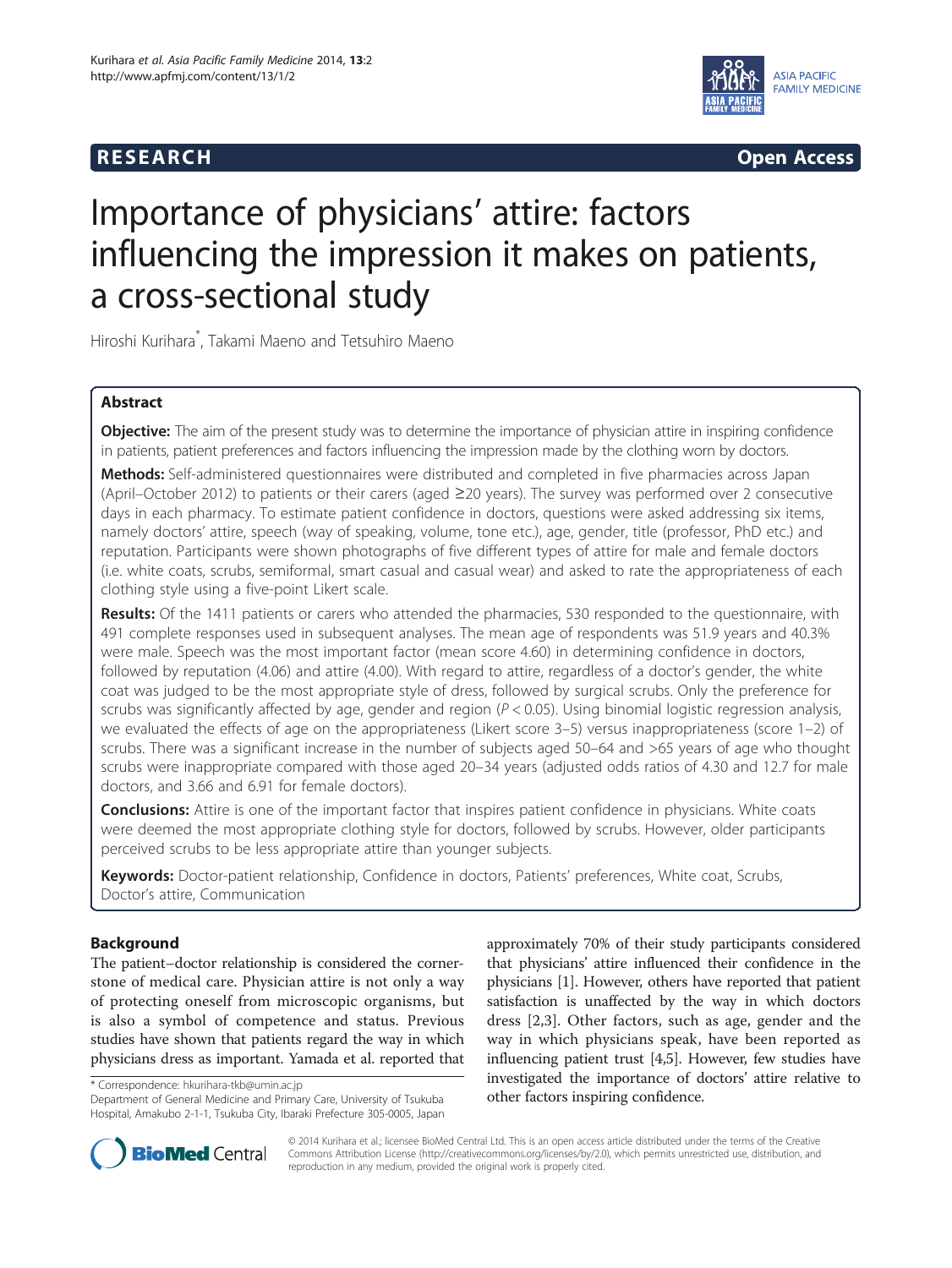Physicians once only wore white coats, but recently their dress has become more varied. Along with traditional long-sleeved white coats, doctors now appear more casually dressed. Some studies report that patients tend to prefer that doctors wear white coats [[1,6](#page-5-0)[-8](#page-6-0)], whereas others have reported that patients do not mind what doctors wear [\[9,10\]](#page-6-0) or prefer that they wear semiformal or formal clothing rather than white coats [[11,12](#page-6-0)]. Because most previous studies have been conducted in a single hospital or clinic [\[1,6-](#page-5-0)[9,12](#page-6-0)], the results may reflect the culture of a specific setting and its influence on patients. The contribution of other factors (patients' age, gender, area) on the impression created by what doctors wear is not evident.

Demonstrating the importance of physician attire and the factors that may influence patient responses will allow doctors to pay more attention to their clothing to foster good patient–doctor relationships. Preferences regarding physician attire will change with time, and so newer information is currently needed. The aim of the present study was to address the following three questions:

- 1. Compared with other factors, how important is physician attire in contributing to patient confidence?
- 2. What types of physician attire do patients prefer?
- 3. What factors influence patients' impressions of physicians' attire?

# Methods

## Study design

The present cross-sectional study used self-administered questionnaires. The study was approved by the Ethics Committee of the Faculty of Medicine of the University of Tsukuba.

## Study setting

The survey was conducted at five pharmacies in three regions in Japan, namely Ibaraki Prefecture (Region 1; two pharmacies), Niigata Prefecture (Region 2; two pharmacies) and Tokyo (Region 3; one pharmacy). There were two reasons why we chose pharmacies. First, they allowed for a wider sample, because patients could be recruited in the one pharmacy who consulted more than one hospital or clinic. Second, by recruiting patients in pharmacies, we thought they would be able to answer the questionnaire without worrying about surveillance from medical personnel.

## **Participants**

Patients or their carers  $(\geq 20)$  years of age at the time of the study) attending the pharmacies were recruited as study participants. Written informed consent was obtained from the participants prior to taking the questionnaire. Patients or their carers who declined complete the

questionnaire or were too ill to answer the questions were excluded from the study.

## Survey period

The survey was performed over 2 consecutive days in each pharmacy in the period April–October 2012.

## **Ouestionnaire**

To develop the questionnaire, we reviewed previous studies, discussed them among the researchers, and then decided on the questionnaire items. For factors that might influence the doctor's confidence, we chose items reported in previous studies as important [\[1,4,5,](#page-5-0)[13](#page-6-0)]. Finally we investigated six items, namely attire, speech (way of speaking, volume, pitch etc.), age, gender, title (professor, PhD etc.) and the doctor's reputation. Regarding to reputation, we would like to explore the impact of doctor's impression from people around such as doctor's character, communication style and skills. Participants were asked to rank the importance of each factor on a five-point Likert scale, from 1 (not important at all) to 5 (very important).

For the doctor's attire, according to previous studies, we chose five clothing styles (white coat, scrubs, semiformal, smart casual and casual dress) and showed them to the participants by photographs [\[1](#page-5-0),[9,12\]](#page-6-0). Participants were shown two sets of five photographs (Figure [1\)](#page-2-0), one set showing clothing styles for male doctors and the other showing styles for female doctors. Briefly, the "white coat" style consisted of a shirt, necktie and white coat for men, and a skirt and white coat for women; the scrubs consisted of dark red scrubs for both men and women; semiformal clothing consisted of a shirt and necktie for men, and a blouse and skirt for women; smart casual clothing was a white polo shirt for men, and sleeveless blouse and skirt for women; and casual clothing consisted of jeans and a T-shirt for men, and a T-shirt with skirt for women.In all photographs, the background, camera angle, posture, position of the stethoscope and name tag were kept constant. To avoid potential effects of expression and countenance, no faces appeared in any of the photographs. These photographs were presented to participants on a tablet. Participants were asked to indicate the appropriateness of the attire using a five-point Likert scale, from 1 (absolutely disagree) to 5 (absolutely agree).

Finally, background information regarding the age and gender of the respondents was collected.

## Statistical analysis

Each of the items evaluated using the five-point Likert scale was given an overall score from 1 ("not important" at all or "absolutely disagree") to 5 ("very important" or "absolutely agree"). As in a previous study [\[14\]](#page-6-0), we divided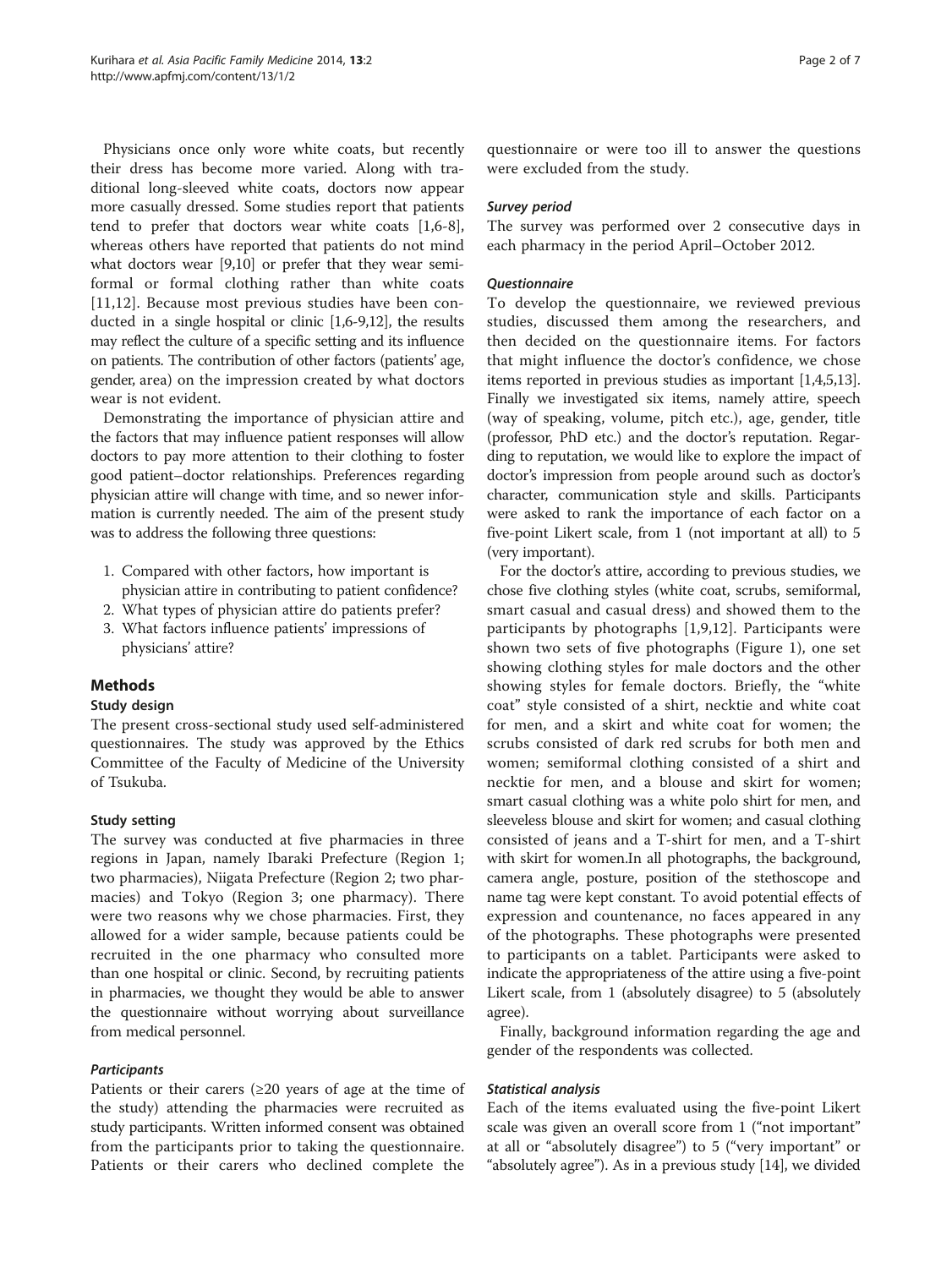<span id="page-2-0"></span>

the participants into four, 15-year age-range groups:  $(i)$  <35 years of age (younger group); (ii) from 35 to 49 years of age (lower-middle group); (iii) from 50 to 64 years of age (higher-middle group); and (iv) >65 years of age (elderly group).

Data were analysed as follows. First, to analyse the factors influencing confidence in doctors, the mean score was calculated for each item. Then, univariate analysis was used to analyse the factors associated with preferences for each style. A t-test was used to determine the effects of gender on factors affecting preferences, whereas analysis of variance (ANOVA) was used to investigate the effects of age and region in Japan.

A multivariate model was used to determine what was considered inappropriate physician attire. In this analysis, clothing styles were divided into an "inappropriate" group (= 1) based on Likert scores of 1–2 and into an "appropriate" group  $(= 0)$  based on scores of 3–5, with these groups being defined as the dependent variables in

binomial logistic regression analysis. The independent variables were gender, age group and region. The reference groups for the individual factors were male gender, age <35 years (younger group) and Region 1. Odds ratios (OR) and 95% confidence intervals (CI) were calculated to estimate the association between inappropriateness and the different factors.

Where appropriate, Likert scores for the different items are given as the mean  $\pm$  SD. All analyses were conducted using SPSS, version 21.0 J. In all analyses,  $P < 0.05$  was considered significant.

## Results

In all, 1411 patients or their carers attended one of the pharmacies, with 530 patients or their carers agreeing to participate in the study (37.6% response rate). Of the 530 people who agreed to participate in the study, complete survey responses were available for 491 and these were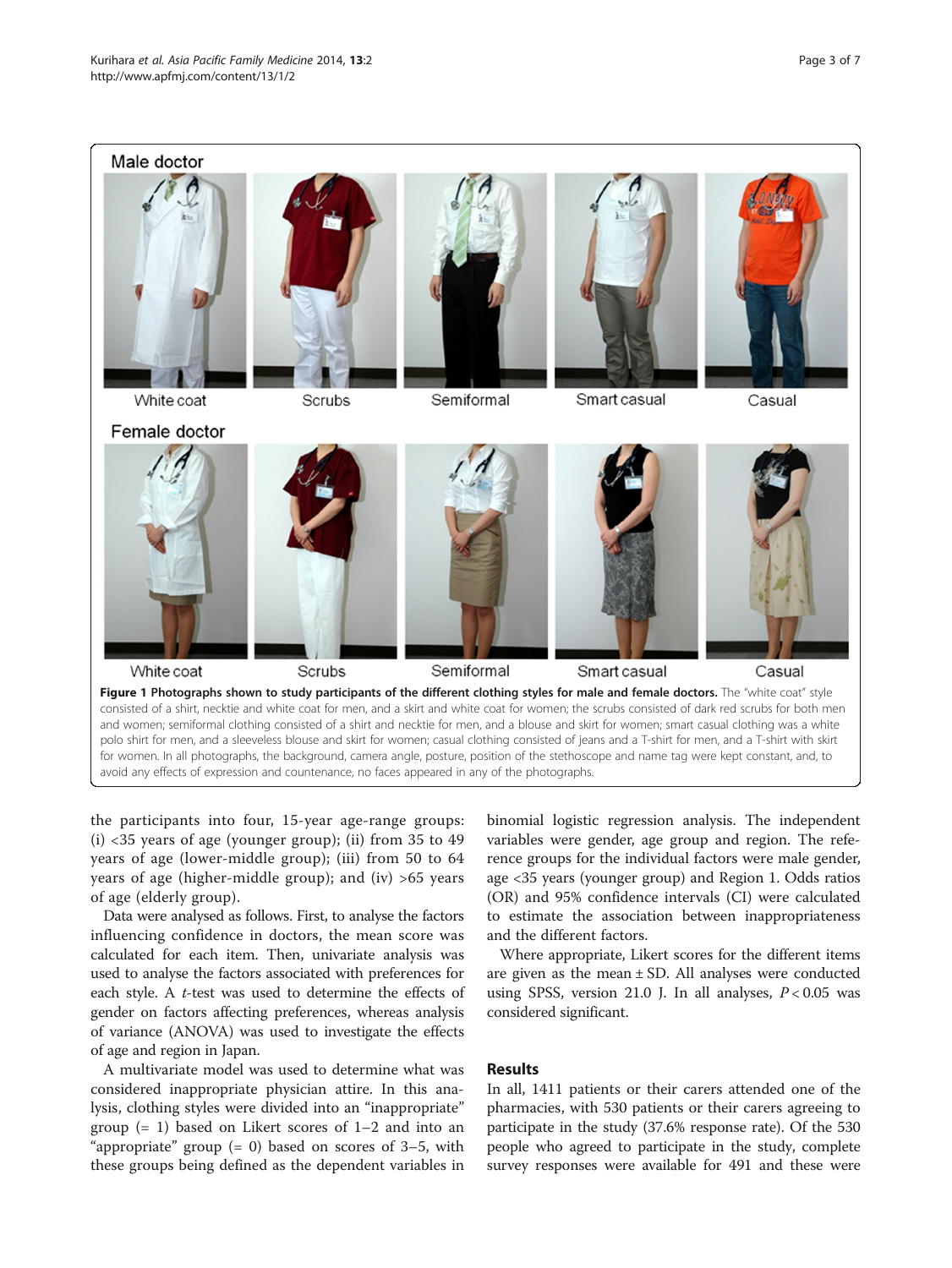|          | No.<br>$%$ men |      | Mean $(\pm SD)$ | No. participants in different age groups |             |             |             |
|----------|----------------|------|-----------------|------------------------------------------|-------------|-------------|-------------|
|          | participants   |      | age (years)     | $20-34$ years                            | 35-49 years | 50-64 years | $65+$ years |
| Region 1 | 192            | 43.2 | $51.7 + 15.9$   | 35                                       | 49          | 63          | 45          |
| Region 2 | 189            | 40.7 | $56.6 + 14.4$   | 16                                       | 32          | 86          | 55          |
| Region 3 | 110            | 34.5 | $44.3 + 13.3$   | 31                                       | 41          | 31          |             |
| Total    | 491            | 40.3 | $51.9 + 15.6$   | 82                                       | 122         | 180         | 107         |

#### Table 1 Participant characteristics (n = 491)

The survey was conducted at five pharmacies in three regions in Japan, namely Ibaraki Prefecture (Region 1; two pharmacies), Niigata Prefecture (Region 2; two pharmacies) and Tokyo (Region 3; one pharmacy).

subsequently used in the analyses. The characteristics of the study participants are listed in Table 1.

Figure 2 shows the influence of the six items evaluated in the present study on patient confidence in doctors. Speech (mean  $[\pm SD]$  score  $4.60 \pm 0.68$ ), reputation  $(4.06 \pm 0.93)$  and attire  $(4.00 \pm 0.94)$  were considered important by patients. Less crucial factors were doctors' titles  $(3.04 \pm 1.01)$ , age  $(3.01 \pm 1.04)$  and gender  $(2.73 \pm 1.01)$ .

White coats were considered to be the most appropriate style of clothing, following by scrubs, for both male and emale physicians. The other clothing styles (i.e. semiformal, smart casual and causal) were given lower scores. Only 5.3% and 1.0% of participants thought that white coats were inappropriate (score of 1 or 2) for male and female doctors, respectively. A similar proportion of participants thought scrubs were inappropriate for male and female doctors (15.5% vs 15.1%, respectively). However, a higher proportion of participants thought that semiformal, smart casual and casual dress was inappropriate for both male (48.5%, 23.8% and 73.3%, respectively) and female (37.1%, 73.1% and 79.8%, respectively) physicians.

There were significant differences only in mean scores for scrubs as a clothing style among the three regions (Table [2](#page-4-0)). In each of the three regions, white coats were



considered to be the most appropriate clothing style for both male and female doctors, followed by scrubs and smart casual clothing for men and scrubs alone for women.

Table [2](#page-4-0) also lists mean scores for the each of the five clothing styles according to age group. Participants ranked the white coat style as the best for doctors of both genders. For some attire, the mean scores for the different clothing styles varied among the different age groups. Significant differences were found for the ranking of scrubs  $(P < 0.01)$  and casual attire  $(P < 0.01)$  for male doctors, and for scrubs for female doctors  $(P < 0.01)$ . Elderly people considered scrubs less appropriate for both male and female doctors. Regardless of physician gender, scrubs were rated significantly more highly by female participants, whereas male participants ranked the smart casual style more highly for female doctors.

Significant differences according to age group, region and gender were evident only for scrubs. A multivariate model was fitted to the factors, with Table [3](#page-4-0) listing the OR for the inappropriateness of scrubs according to each factor after adjustment for all others. The main finding is a significant increase in the inappropriateness of scrubs according to participants aged 50–64 and >65 years compared with the younger group, with an adjusted OR of 4.30 (95% CI 1.24–14.90) and 12.7 (95% CI 3.64–44.8) for male doctors, respectively, and 3.66 (95% CI 1.22– 11.0) and 6.91 (95% CI 2.24–21.33) for female doctors, respectively.

There was also a significant difference among regions in the appropriateness of scrubs, with a significant increase in appropriateness reported for female doctors in Region 2 compared with Region 1 (adjusted OR of 1.98; 95% CI 1.10–3.58).

#### **Discussion**

In terms of inspiring confidence and trust, participants rated a doctor's speech, reputation and attire as quite important, but age, title and gender less so. However, each factor may make an important contribution to a patient's judgment of his/her doctor. Shah and Ogden reported that patients consider age and gender to be important because these factors relate to personal manners, as well as technical and explanatory skills [\[4\]](#page-5-0). In another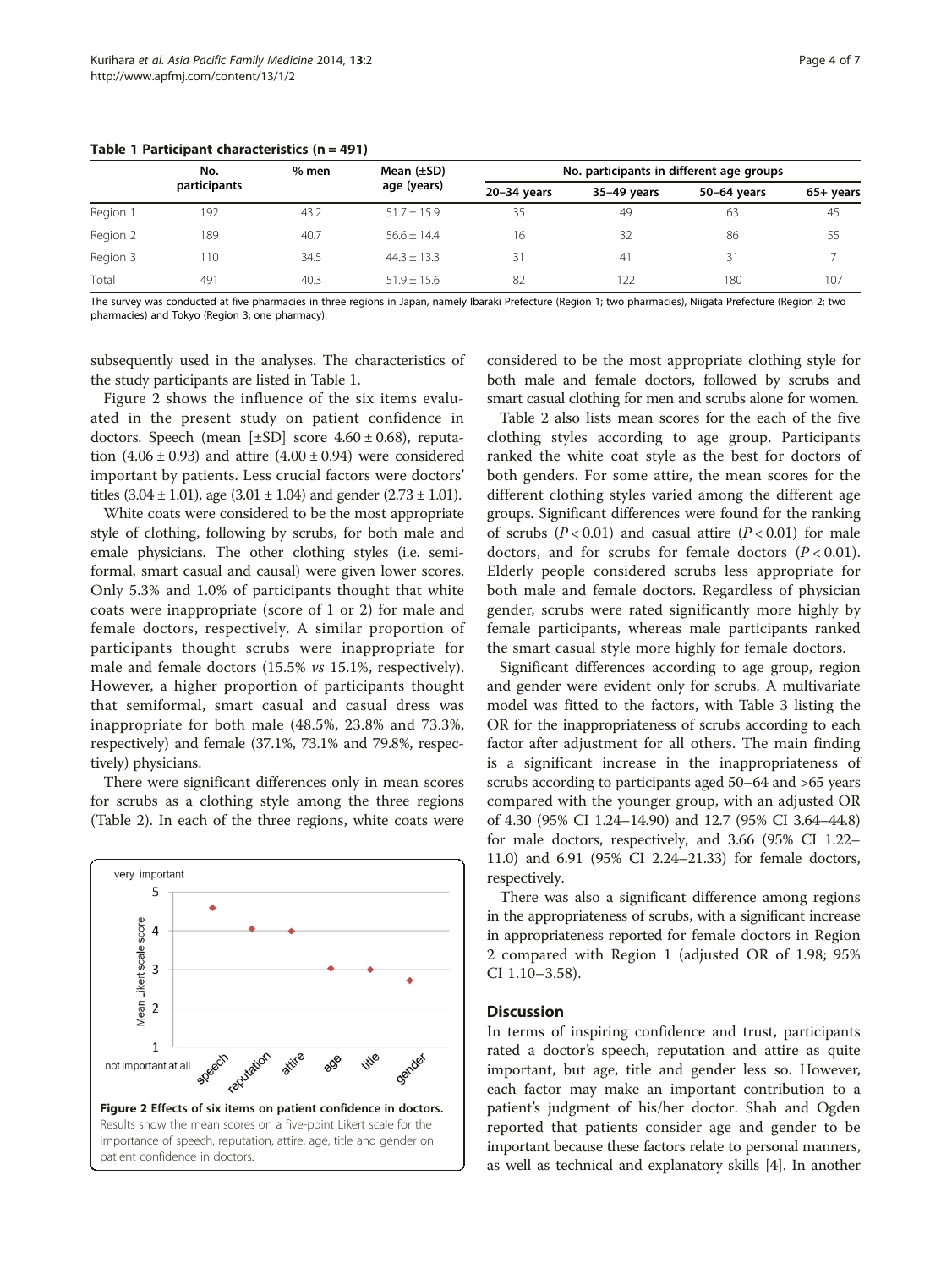|                   | Region in Japan |                 |                 | Age group (years) |                 |                 |                 |                 |         |
|-------------------|-----------------|-----------------|-----------------|-------------------|-----------------|-----------------|-----------------|-----------------|---------|
|                   | Region 1        | <b>Region 2</b> | <b>Region 3</b> | P-value           | $20 - 34$       | $35 - 49$       | $50 - 64$       | $65+$           | P-value |
| Male physicians   |                 |                 |                 |                   |                 |                 |                 |                 |         |
| White coat        | $4.17 \pm 0.94$ | $4.10 \pm 0.93$ | $4.25 \pm 0.89$ | 0.38              | $4.32 \pm 0.77$ | $4.18 \pm 0.86$ | $4.04 \pm 0.94$ | $4.22 + 1.06$   | 0.12    |
| Scrubs            | $3.66 \pm 1.04$ | $3.35 \pm 1.10$ | $3.58 \pm 0.96$ | 0.01              | $3.90 \pm 0.86$ | $3.75 \pm 0.89$ | $3.46 \pm 1.04$ | $3.08 \pm 1.21$ | < 0.01  |
| Semiformal        | $2.58 \pm 0.96$ | $2.56 \pm 1.05$ | $2.66 \pm 0.94$ | 0.68              | $2.67 \pm 0.90$ | $2.57 \pm 0.94$ | $2.48 \pm 0.96$ | $2.74 \pm 1.14$ | 0.17    |
| Smart casual      | $3.24 \pm 1.12$ | $3.22 \pm 1.13$ | $3.51 \pm 1.01$ | 0.07              | $3.35 \pm 1.16$ | $3.22 \pm 1.01$ | $3.18 \pm 1.08$ | $3.53 \pm 1.18$ | 0.50    |
| Casual            | $1.96 \pm 0.84$ | $2.08 \pm 1.00$ | $1.89 \pm 0.87$ | 0.17              | $1.85 \pm 0.79$ | $1.87 \pm 0.79$ | $1.97 \pm 0.92$ | $2.28 \pm 1.06$ | 0.02    |
| Female physicians |                 |                 |                 |                   |                 |                 |                 |                 |         |
| White coat        | $4.38 \pm 0.81$ | $4.28 \pm 0.78$ | $4.32 \pm 0.81$ | 0.51              | $4.51 \pm 0.65$ | $4.30 \pm 0.77$ | $4.25 \pm 0.80$ | $4.35 \pm 0.90$ | 0.10    |
| Scrubs            | $3.79 \pm 1.04$ | $3.35 \pm 1.06$ | $3.69 \pm 0.99$ | < 0.01            | $3.99 \pm 0.84$ | $3.87 \pm 0.94$ | $3.49 \pm 1.05$ | $3.16 \pm 1.14$ | < 0.01  |
| Semiformal        | $2.89 \pm 1.01$ | $2.76 \pm 1.01$ | $2.94 \pm 1.05$ | 0.29              | $3.01 \pm 0.95$ | $2.80 \pm 0.90$ | $2.73 \pm 1.01$ | $2.98 \pm 1.13$ | 0.08    |
| Smart casual      | $2.09 \pm 0.92$ | $2.02 \pm 0.96$ | $2.11 \pm 0.92$ | 0.68              | $2.15 \pm 0.86$ | $2.02 \pm 0.87$ | $1.98 \pm 0.88$ | $2.21 \pm 1.12$ | 0.19    |
| Casual            | $1.93 \pm 0.87$ | $1.90 \pm 0.93$ | $1.82 \pm 0.87$ | 0.55              | $1.80 \pm 0.79$ | $1.86 \pm 0.81$ | $1.86 \pm 0.84$ | $2.06 \pm 1.04$ | 0.17    |

<span id="page-4-0"></span>

| Table 2 Evaluation of the appropriateness of different types of attire according to region in Japan and age group |  |  |
|-------------------------------------------------------------------------------------------------------------------|--|--|
|-------------------------------------------------------------------------------------------------------------------|--|--|

Data show the mean ± SD scores after participants had been asked to indicate the appropriateness of the attire shown in Figure [1](#page-2-0) using a five-point Likert scale, ranging from 1 (absolutely disagree) to 5 (absolutely agree).

The survey was conducted at five pharmacies in three regions in Japan, namely Ibaraki Prefecture (Region 1; two pharmacies), Niigata Prefecture (Region 2; two pharmacies) and Tokyo (Region 3; one pharmacy).

Analysis of variance (ANOVA) was used for univariate analysis.

study, the tone of voice was significantly associated with malpractice claim history [\[5](#page-5-0)], whereas Torres et al. found that a physician's reputation is positively associated with patient trust and satisfaction [[13\]](#page-6-0). Many studies have investigated factors affecting patient faith in doctors. However, few studies have been comparative. In the present study, we show the importance of attire in relation to other factors. The importance of attire is not inferior, but actually rather high.

Our finding that patients tend to prefer that doctors wear white coats is similar to that reported by many other studies worldwide [[1,6](#page-5-0)[,7,15-19\]](#page-6-0). Despite differences between countries, the white coat is a symbol of doctors, and it may create a sense of ease or confidence in patients.

| Factor            | Male doctors        |         | <b>Female doctors</b> |         |  |
|-------------------|---------------------|---------|-----------------------|---------|--|
|                   | OR (95% CI)         | P-value | OR (95% CI)           | P-value |  |
| Gender            |                     |         |                       |         |  |
| Male              | 1.00                |         | 1.00                  |         |  |
| Female            | $0.77(0.45 - 1.30)$ | 0.33    | $0.67(0.40 - 1.14)$   | 0.14    |  |
| Area in Japan     |                     |         |                       |         |  |
| Region 1          | 1.00                |         | 1.00                  |         |  |
| Region 2          | 1.78 (0.99-3.21)    | 0.05    | $1.98(1.10 - 3.58)$   | 0.02    |  |
| Region 3          | $1.54(0.69 - 3.41)$ | 0.29    | $1.56(0.70 - 3.47)$   | 0.27    |  |
| Age group (years) |                     |         |                       |         |  |
| $20 - 34$         | 1.00                |         | 1.00                  |         |  |
| $35 - 49$         | $2.11(0.55 - 8.07)$ | 0.28    | 1.38 (0.40-4.77)      | 0.61    |  |
| $50 - 64$         | 4.30 (1.24-14.90)   | 0.02    | 3.66 (1.22-10.98)     | 0.02    |  |
| $65+$             | 12.77 (3.64-44.76)  | < 0.01  | $6.91(2.24 - 21.33)$  | < 0.01  |  |

| Table 3 Association between subject characteristics and the perceived "inappropriateness" of scrubs as clothing for |  |
|---------------------------------------------------------------------------------------------------------------------|--|
| male and female doctors                                                                                             |  |

The survey was conducted at five pharmacies in three regions in Japan, namely Ibaraki Prefecture (Region 1; two pharmacies), Niigata Prefecture (Region 2; two pharmacies) and Tokyo (Region 3; one pharmacy).

In this analysis, scrub styles were divided into an "inappropriate" group (= 1) based on Likert scores of 1–2 and into an "appropriate" group (= 0) based on scores of 3–5, with these groups being defined as the dependent variables in binomial logistic regression analysis. The independent variables were gender, age group and region. The reference groups for the individual factors were male gender, age <35 years (younger group) and Region 1. OR odds ratio, CI confidence interval.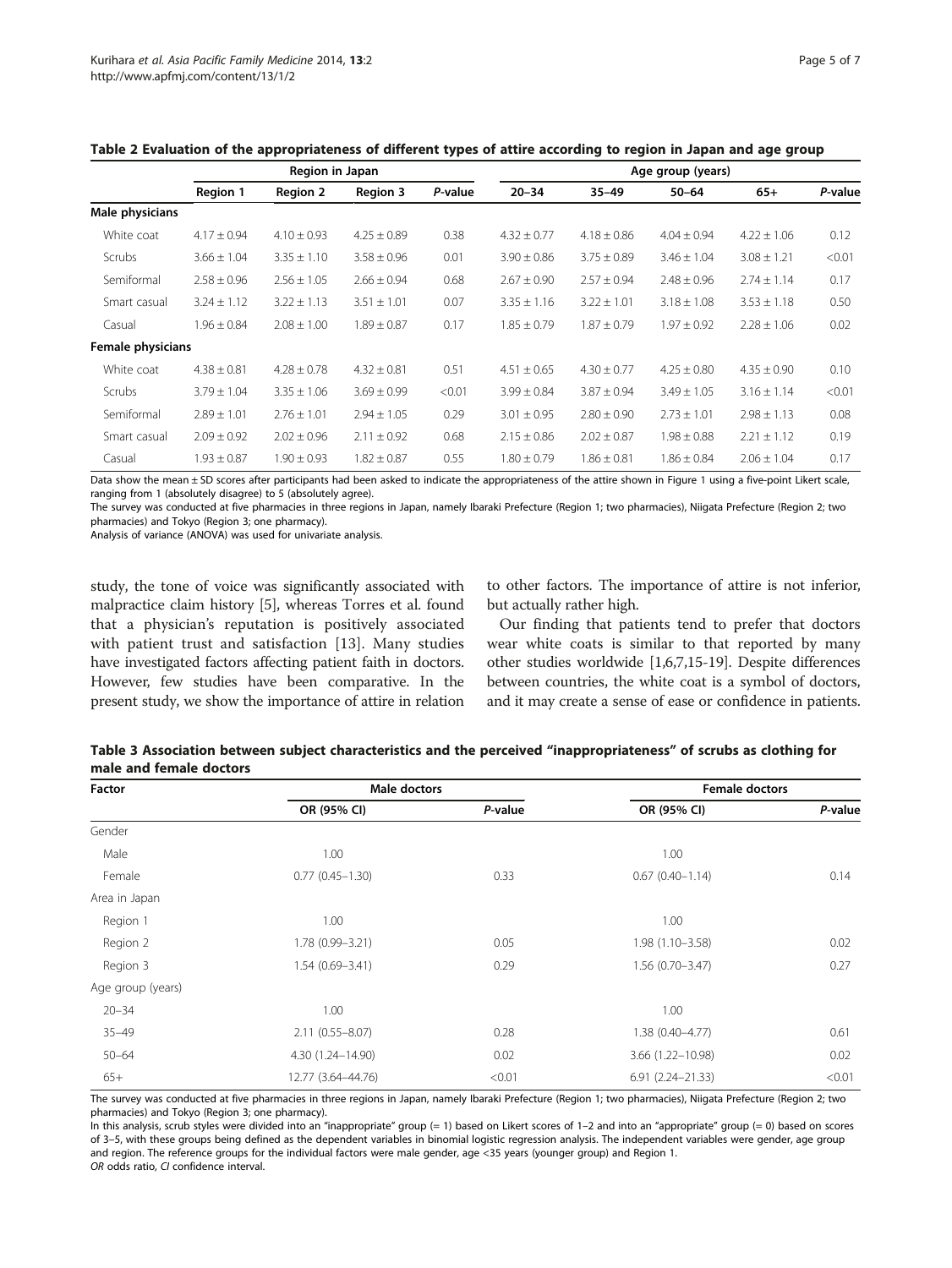<span id="page-5-0"></span>In the present study, only 5% of participants regarded the white coat as inappropriate. Considering that physician attire is important to patients, white coats are an appropriate clothing style for doctors.

In the present study, almost 40% of participants considered a semiformal style, which is often seen in Japanese hospitals, as less appropriate. The preference for this clothing style has varied among studies [1,6,[14\]](#page-6-0). For example, Lill et al. reported that the semiformal was the favourite style in New Zealand [[12\]](#page-6-0), yet Yamada et al. found that patients do not like this style of clothing in Japan [1]. The findings of Yamada et al. were echoed in the present study in other regions in Japan.

Patients tended to think that scrubs were almost as appropriate as white coats, but the inappropriateness of scrubs differed according to age and regions. Elderly people regarded scrubs as less appropriate than did younger people. The same finding has been reported in the UK [6]. Doctors could consider this when attending elderly patients. With regard to the difference between regions, this could reflect different levels of recognition of scrubs, which are relatively new attire for doctors, although identifying such reasons was beyond the scope of the study design.

In 2007, the British Department of Health published guidelines for good practice regarding uniforms and work wear [\[20\]](#page-6-0). Because cuffs become heavily contaminated and are more likely to come into contact with patients, the guidelines recommend wearing short-sleeved shirts or blouses and to avoid wearing white coats when providing patient care [[20\]](#page-6-0). Surgical scrubs are more hygienic and comfortable for doctors; thus, they may become more common attire in the future. In this case, it may be necessary to inform elderly patients of the medical virtues of this type of clothing.

## Limitations

There are several limitations to the present study. First, the response rate was only 35% and so there may be a problem with internal validity. However, the results (i.e. white coats and scrubs are the preferred clothing style) are similar to those reported in a previous study conducted in Japan [1]. Thus, we think the reliability of the study is acceptable.

Second, we are unsure whether the pharmacies chosen for subject recruitment accurately represent the regions in which they are located or even all areas of Japan. Settings (inpatient vs outpatient), cultural differences and physician specialties may limit the applicability of our results regarding the preferences for doctors' attire. However, the survey was conducted in three, not just one, regions of Japan to collect a wider sample.

Third, the colour of the scrubs (dark red) in the present study may have contributed to the generational reaction to them, with different colours perhaps eliciting different reactions. So, using only one colour for the scrubs is also a limitation of the study. Patients, especially elderly patients, may have found it odd that doctors were not wearing white clothing, although scrub colours vary. Because younger people have seen colourful scrubs in TV dramas, such as "ER", they may not find the red scrubs incongruous. Thus, it may be necessary to clarify the relationship between patient age and their preference for the colour of physicians' attire.

The present study has demonstrated the importance of physician attire in patient perceptions. However, the influence of a particular style of attire may last only a short time. Thus, it is necessary to clarify whether clothes can influence long-term patient–doctor relationships.

## Conclusions

We have shown physicians attire after the speech and reputation is one of the most important factor inspiring physician confidence in their physicians. We have shown the importance of physicians' attire in patient perceptions. Specifically, it is an important factor inspiring physician confidence. White coats were seen as the most appropriate style for doctors, regardless of gender, followed by scrubs. However, older study participants perceived scrubs as less appropriate attire than younger participants.

#### Competing interests

The authors declare that they have no competing interests.

#### Authors' contributions

HK participated in the proposal's design, coordination, and data collection, carried out the study and drafted and completed the manuscript. Takami M participated in the proposal's design, and coordination, and in drafting the manuscript. Tetsuhiro M participated in the proposal's design, and coordination, and in drafting the manuscript. All authors read and approved the final manuscript.

#### Acknowledgement

We would like to thank Mirai INC., Kraft INC. and AIN Pharmacies INC., which gave us an opportunity for conducting this survey. And we also would like to thank all of the staff of the five pharmacies who supported us in this survey. This work was supported by JSPS KAKENHI Grant Number 24590598.

#### Received: 12 July 2013 Accepted: 6 January 2014 Published: 8 January 2014

#### References

- 1. Yamada Y, Takahashi O, Ohde S, Deshpande GA, Fukui T: Patients' preferences for doctors' attire in Japan. Intern Med 2010, 49:1521–1526.
- 2. Druss RG: The magic white coat. Ann Intern Med 1998, 129:743
- 3. Hennessy N, Harrison DA, Aitkenhead AR: The effect of the anaesthetist's attire on patient attitudes. The influence of dress on patient perception of the anaesthetist's prestige. Anaesthesia 1993, 48:219–222.
- 4. Shah R, Ogden J: 'What's in a face?' The role of doctor ethnicity, age and gender in the formation of patients' judgements: an experimental study. Patient Educ Couns 2006, 60:136–141.
- 5. Ambady N, Laplante D, Nguyen T, Rosenthal R, Chaumeton N, Levinson W: Surgeons' tone of voice: a clue to malpractice history. Surgery 2002, 132:5-9.
- 6. Gherardi G, Cameron J, West A, Crossley M: Are we dressed to impress? A descriptive survey assessing patients' preference of doctors' attire in the hospital setting. Clin Med 2009, 9:519–524.